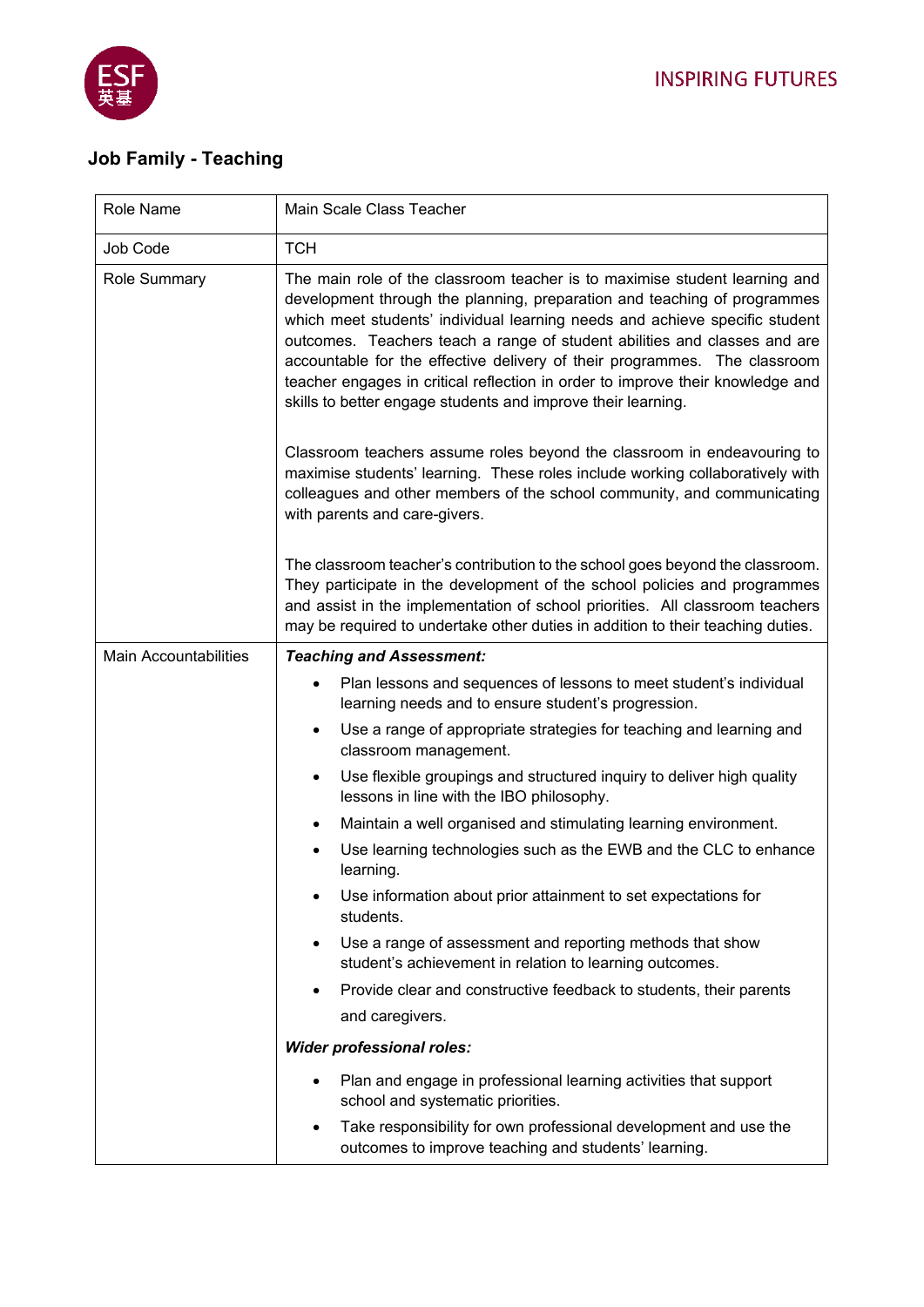

|                                                           | Make an active contribution to the policies and aspirations of the<br>$\bullet$<br>school.                                                                                  |
|-----------------------------------------------------------|-----------------------------------------------------------------------------------------------------------------------------------------------------------------------------|
|                                                           | Ensure administration of classroom procedures are completed<br>$\bullet$<br>efficiently.                                                                                    |
|                                                           | Collaborate with members of the school community to build a team                                                                                                            |
|                                                           | environment that supports students' learning.                                                                                                                               |
|                                                           | Additional responsibilities may include:                                                                                                                                    |
|                                                           | Manage a year level or subject area.<br>$\bullet$                                                                                                                           |
|                                                           | Assist with or managing an aspect of daily school management.                                                                                                               |
|                                                           | Assist year level co-ordinators, curriculum co-ordinators, student<br>management co-ordinators, principal and vice principal with the<br>performance of specific functions. |
|                                                           | Assist with or managing a specialist function such as sport, careers,<br>$\bullet$<br>student welfare, excursions or camps co-ordination.                                   |
|                                                           | Supervise a range of student activities including support and welfare<br>$\bullet$<br>programmes.                                                                           |
|                                                           | Develop a school transition programme and facilitate the associated<br>orientation programme.                                                                               |
|                                                           | Manage and supervise a team of teachers in the planning,<br>$\bullet$<br>implementation and review of teaching and learning programmes.                                     |
|                                                           | Lead the development of curriculum policies and programmes.<br>$\bullet$                                                                                                    |
|                                                           | Contribute to the Foundation-wide professional development<br>$\bullet$<br>programme.                                                                                       |
|                                                           | To perform other duties and assume accountabilities as apparent or as<br>$\bullet$<br>delegated, including mutually agreed upon objectives                                  |
| <b>Typical reporting</b><br>relationship                  | School Leader                                                                                                                                                               |
| Minimum typical<br>education                              | Bachelor Degree in Education, or                                                                                                                                            |
|                                                           | Bachelor Degree in any subjects with PGCE (Postgraduate Certificate of<br>Education), or equivalent                                                                         |
| Minimum typical<br>experience                             | 1-3 years' teaching experience within a recognised educational organisation                                                                                                 |
| Core Professional /<br>Technical<br>Competencies required | <b>Abilities</b>                                                                                                                                                            |
|                                                           | Adaptability<br>$\bullet$                                                                                                                                                   |
|                                                           | Analysis / problem solving<br>$\bullet$                                                                                                                                     |
|                                                           | Collaboration                                                                                                                                                               |
|                                                           | Communication                                                                                                                                                               |
|                                                           | Team centred                                                                                                                                                                |
|                                                           | Self-reflection                                                                                                                                                             |